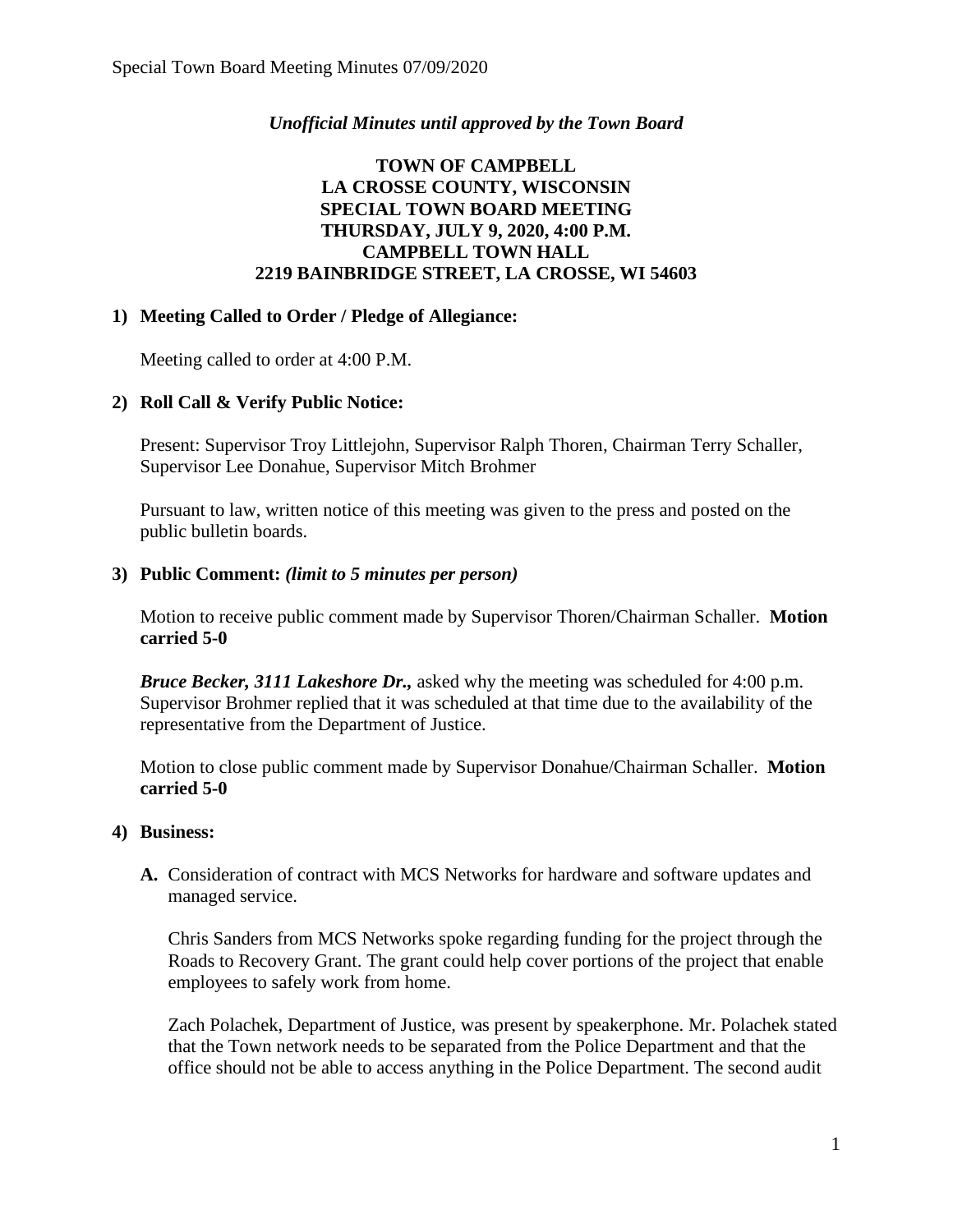that he received brought up many additional issues, segregation of the networks being his biggest concern along with updating equipment.

Chris Sanders replied that the action plan presented by MCS Networks addressed segregation. He addressed issues regarding FIPS compliance though VPN connection to La Crosse County and data that is transmitted to the state. He explained that the switch that was installed needs to be reconfigured and user management would be implemented through an active directory server. The Department of Justice requires that accounts are unique, especially for audit purposes. He stated that user rights management is nearly impossible to administer without a server system.

Motion to receive public comment made by Supervisor Littlejohn/Chairman Schaller. **Motion carried 5-0**

*Bob Wolfert, 904 Susan Pl.,* discussed technical issues regarding equipment that was installed.

Police Chief Andrew Gavrilos expressed his frustration with the timeline of the decision making for this project. He would like to see the Town move forward with the project and the Police Department be brought into compliance.

Chris Sanders stated that they would like to move forward with the project as well and would plan to start as soon as possible.

Maintenance Foreman Steve Pintz asked about the OPTO system for the lift stations and how that would be managed. Chris Sanders confirmed that it would be managed under the Town's network.

Motion to close public comment made by Supervisor Thoren/Chairman Schaller. **Motion carried 5-0.** 

Motion to approve contract with MCS Networks for hardware and software updates and managed service made by Supervisor Littlejohn/Chairman Schaller. **Motion carried 4-1 Supervisor Brohmer voted "no".**

**5) CLOSED SESSION:** Pursuant to Wisconsin State Statutes 19.85 (1) (c) *Considering employment, promotion, compensation or performance evaluation data of any public employee over which the governmental body has jurisdiction or exercises responsibility.*

Motion to convene in Closed Session pursuant to Wisconsin State Statute 19.85  $(1)(c)$  on a roll call vote made by Supervisor Donahue/Chairman Schaller.

Supervisor Littlejohn-yes Supervisor Thoren-yes Chairman Schaller – yes Supervisor Donahue-yes Supervisor Brohmer-yes **Motion carried 5 yes – 0 no (4:45 p.m.)**

**A.** Personnel issues in the maintenance department.